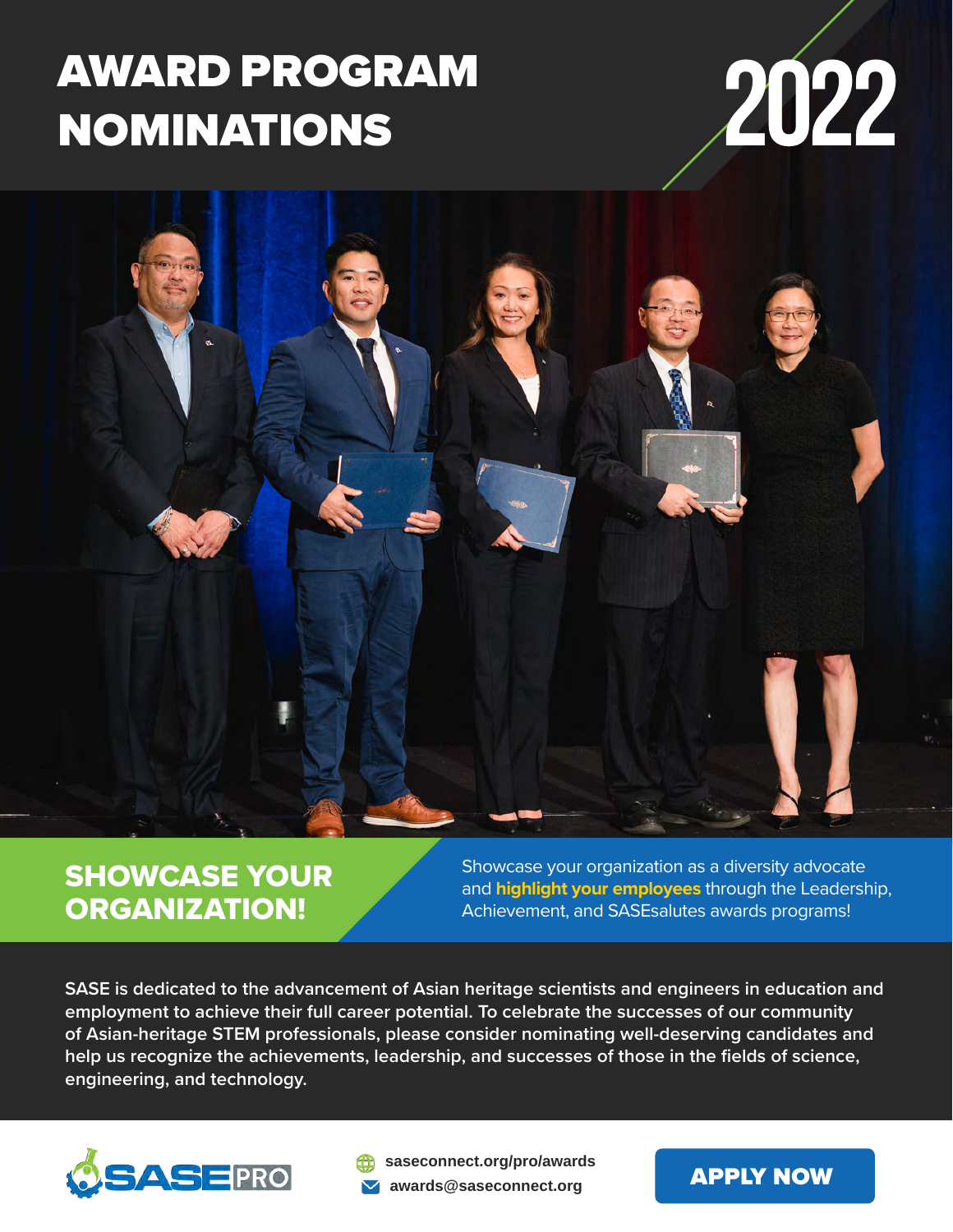## **LEADERSHIP** AWARDS

The SASE Leadership Awards are SASE's most prestigious level of awards and were established to celebrate technical accomplishments and advancements in the fields of science, engineering and technology. These competitive awards recognize exemplary leadership in the SASE community, including volunteerism.

Organizations are welcome to submit nominations for one or more of the ten Leadership Awards categories. All nominations are judged by an independent panel of industry professionals using a standard evaluation matrix.

*Each recipient will be recognized at the SASE National Convention and STEM Career Fair in Atlanta, October 6-8, 2022.*

#### **ELIGIBILITY**

Individuals must have a major impact on their local or workplace API community. Organizations must operate in the U.S. Nominees may be entered in only one category. Nominations must be submitted by the nominee's employer. Selfnominations are not accepted. Visit our website to learn about each category's criteria.

#### APPLICATION

Submit materials online no later than **Saturday, April 16 at 11:59 p.m. EST**. This category requires a content package of supplemental items that must accompany each nomination. View the full list on the awards program page.

#### **EVALUATION**

The Leadership Awards are a peer-evaluated program and are highly competitive. Volunteer judges score each nomination based on SASE's evaluation matrices.

The SASE Awards Committee verifies the data and selects winners using a cardinal ranking system. Incomplete submissions or nominees who do not meet the criteria will be disqualified. It is the nominator's responsibility to ensure that all application packages are complete. If you or someone you know in the industry would like to serve as a volunteer judge, please send an inquiry to awards@saseconnect.org.

#### RECOGNITION

Recipients will be personally notified no later than **Saturday, May 28**. SASE will request a bio and a high-resolution professional headshot. Each recipient will receive an engraved award and be recognized at the 2022 SASE National Convention. Recipients are requested to record a short video acceptance speech. Recipients will also be featured in the 2022 SASE National Convention Magazine as well as showcased on SASE's website and social media.

## **SASEPRO**

**QUESTIONS? Contact Us!**

**[saseconnect.org/pro/awards](https://saseconnect.org/pro/awards) [awards@saseconnect.org](mailto:awards%40saseconnect.org?subject=)**

#### $\Box$  KEY DATES

**APR 16 Nominations Close**

**MAY 28 Recipients Notified**

#### CATEGORIES

- **• Organization of the Year (Company)**
- **• Organization of the Year (Government)**
- **• Engineer/Scientist of the Year (Company)**
- **• Engineer/Scientist of the Year (Government)**
- **• Information Technologist of the Year**
- **• Executive of the Year**
- **• Emerging Leader of the Year**
- **• Service Impact Award**
- **• Advocate Award**
- **• Distinguished Career Award**

 $\overline{\cdots}$ 

Want additional information & details on the Leadership Awards? [CLICK HERE](https://www.saseconnect.org/get-involved/awards/leadership/details)

saseconnect.org/get-involved/awards/leadership/details



[APPLY NOW](https://sase.secure-platform.com/site/solicitations/login/2?returnUrl=http%3A%2F%2Fsase.secure-platform.com%2Fsite%2Fsolicitations%2F2%2Fhome)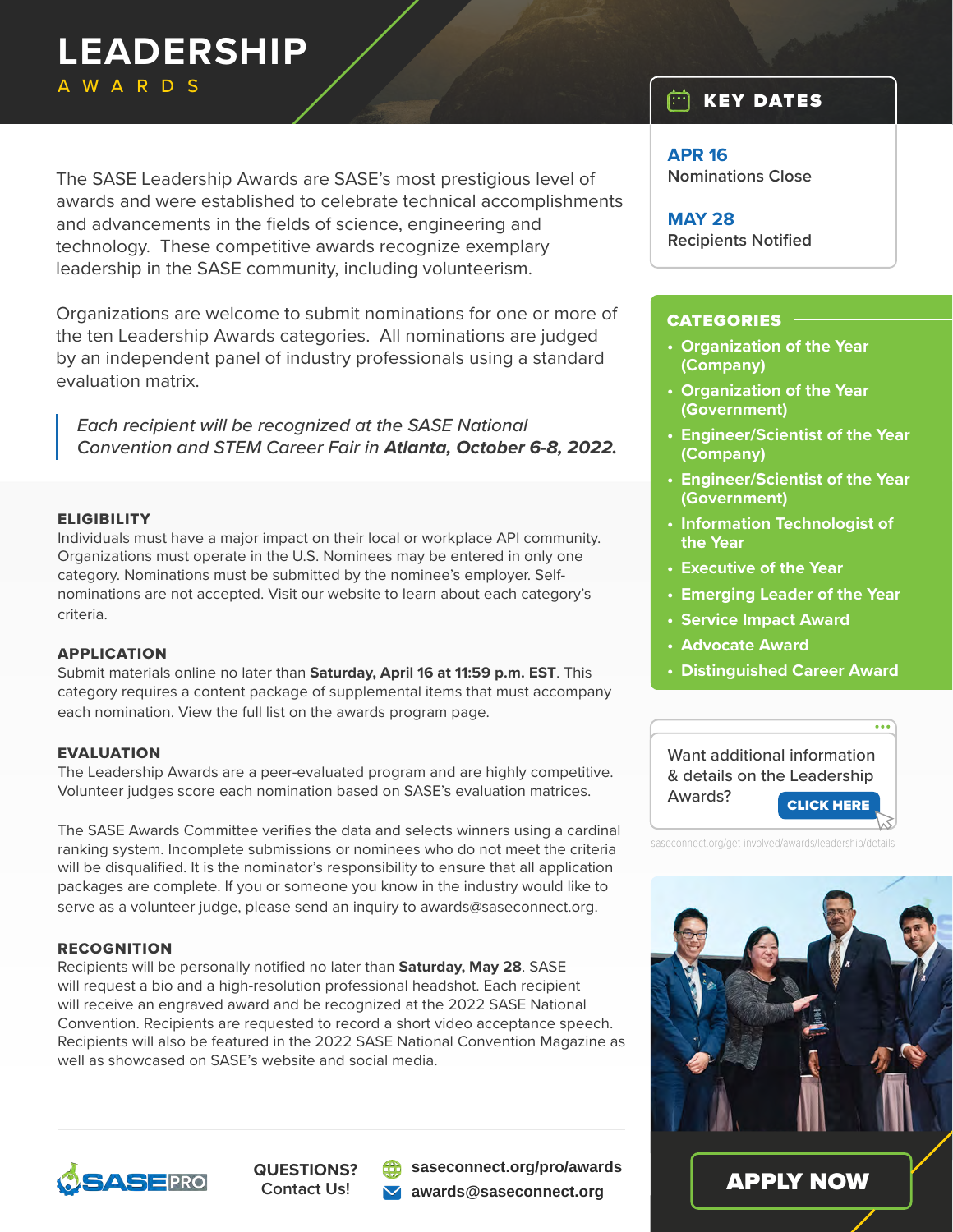## **ACHIEVEMENT** AWARDS

Companies and government agencies highlight top talent within their own organizations through SASE's Achievement Awards. Organizations nominate individuals that meet or exceed the criteria in one of five categories. Each organization is limited to a maximum of five Achievement Award nominations. Nominations may be in one, two, or all categories but may not exceed five in total.

Organizations can nominate deserving candidates and help us celebrate the achievements, leadership, and success that individual API members contribute to the STEM industry.

*Each recipient will be recognized at the SASE National Convention and STEM Career Fair in Atlanta, October 6-8, 2022.*

#### **ELIGIBILITY**

Individuals must have an impact on their local or workplace API community. All nominees who qualify will be recognized.

Each organization is limited to five nominees. Nominations may be in more than one category, but they may not exceed five in total. Nominations must be submitted by the nominee's employer. Self-nominations are not accepted.

Organizations include all business units or sub-units. Please communicate across your organization to ensure only five nominations are submitted. All of your nominations will be disqualified if the total number submitted exceeds five.

#### APPLICATION

Submit nomination forms online no later than **May 29, 2022 at 11:59 p.m. EST.**

#### EVALUATION

All nominees are recognized with an award, provided they meet or exceed the minimum criteria. It is the responsibility of the nominator to ensure they have vetted the top talent within their organization.

The SASE Awards Committee reviews each of the nominations to ensure they meet the minimum criteria, but they are not otherwise scored. Incomplete submissions or nominees who do not meet the criteria will be disqualified.

#### RECOGNITION

Recipients will be personally notified no later than **Wednesday, June 29**. SASE will request a high-resolution professional headshot. Each recipient will be recognized at the 2022 SASE National Convention and STEM Career Fair. An award certificate will be provided by SASE. Recipients will also be featured in the 2022 SASE National Convention Magazine as well as showcased on SASE's website and social media.



#### **QUESTIONS? Contact Us!**

**[saseconnect.org/pro/awards](https://saseconnect.org/pro/awards) [awards@saseconnect.org](mailto:awards%40saseconnect.org?subject=)**

#### $\Box$  Key Dates

**MAY 29 Nominations Close**

**JUN 29 Recipients Notified**







saseconnect.org/get-involved/awards/achievement/ application-details



[APPLY NOW](https://sase.secure-platform.com/site/solicitations/login/2?returnUrl=http%3A%2F%2Fsase.secure-platform.com%2Fsite%2Fsolicitations%2F2%2Fhome)